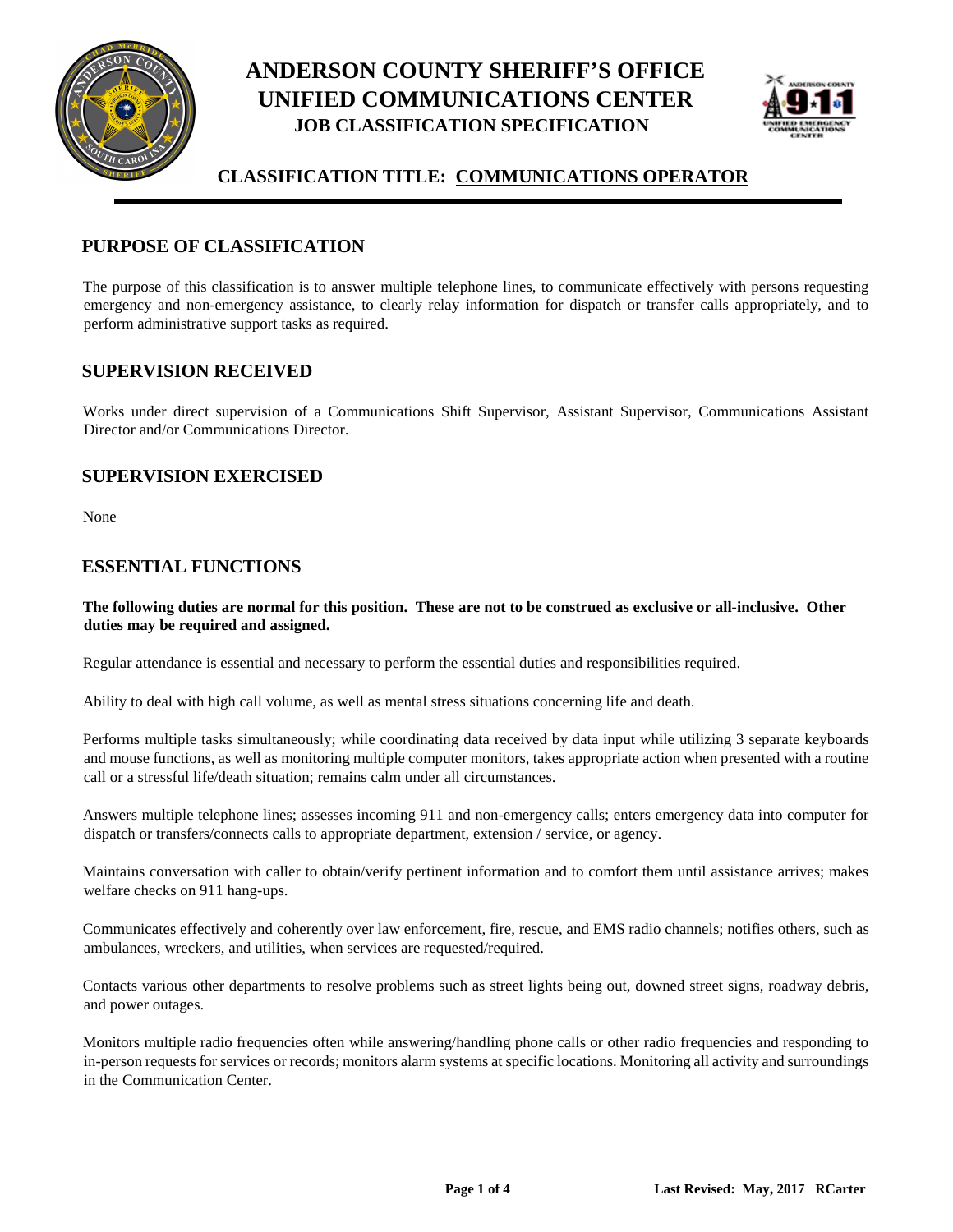



### **CLASSIFICATION TITLE: COMMUNICATIONS OPERATOR**

Maintains officers', fire, EMS, and other responding units' activities status at all times to ensure safety of personnel involved including those working accidents, fires, hazardous incidents and breaks.

Enters/retrieves a variety of data into/from SLED/NCIC and/or in-house computer; modifies, locates, maintains, saves, and/or clears files and records within database; records information manually and/or on entry cards when computer is out of service; reboots system from updates.

Performs computer background checks on criminals; peruses records for stolen reports; handles inquiries on driver's licenses, vehicle tags, stolen articles and property, guns, wanted and missing persons, and warrants and summons; provides various information from computer database as requested by officers.

Operates facsimile machine; sends, acknowledges, and logs faxes; issues case numbers; performs pager, phone, and/or radio knock out tests as required.

Provides the general public with directions and referrals, answers to citizen complaints and concerns, and any other information requested regarding the community or situation.

Notifies appropriate personnel and/or supervisor of critical situations, weather related information, and problems with communications or computer equipment.

Maintains assorted logs detailing daily activity including wrecker service, warrants, dispatching, message, NCIC entries/retrievals of information, facsimiles and teletypes, and administrative.

Performs administrative support duties such as replenishing various forms, changing computer paper, disseminating information to various departments, and pulling entry cards for validation. Depending on experience and willingness; ability to assist in training new hires as needed.

Attends training courses as offered by the department or as required by law to maintain applicable certifications, remain informed of departmental operations, and to promote improved job performance.

Completes, prepares, processes, and/or files a variety of forms, teletypes, legal documents, requests, reports, correspondence, and other documentation associated with the daily routine of this position; maintains files and administrative records. Files all records as needed.

Cooperates with federal, state, and local law enforcement agencies and their officers or representatives when activities are related to investigations within county and municipal jurisdictions.

#### **ADDITIONAL FUNCTIONS**

Performs clerical support tasks which may include shredding confidential material, locating telephone numbers and addresses, researching/contacting business/residence call-outs as necessary, and maintaining key box control.

Takes and relays messages to officers, other divisions, or local agencies; places calls for officers and supervisors.

Substitutes for co-workers during temporary absence of same; may assist with training new dispatchers.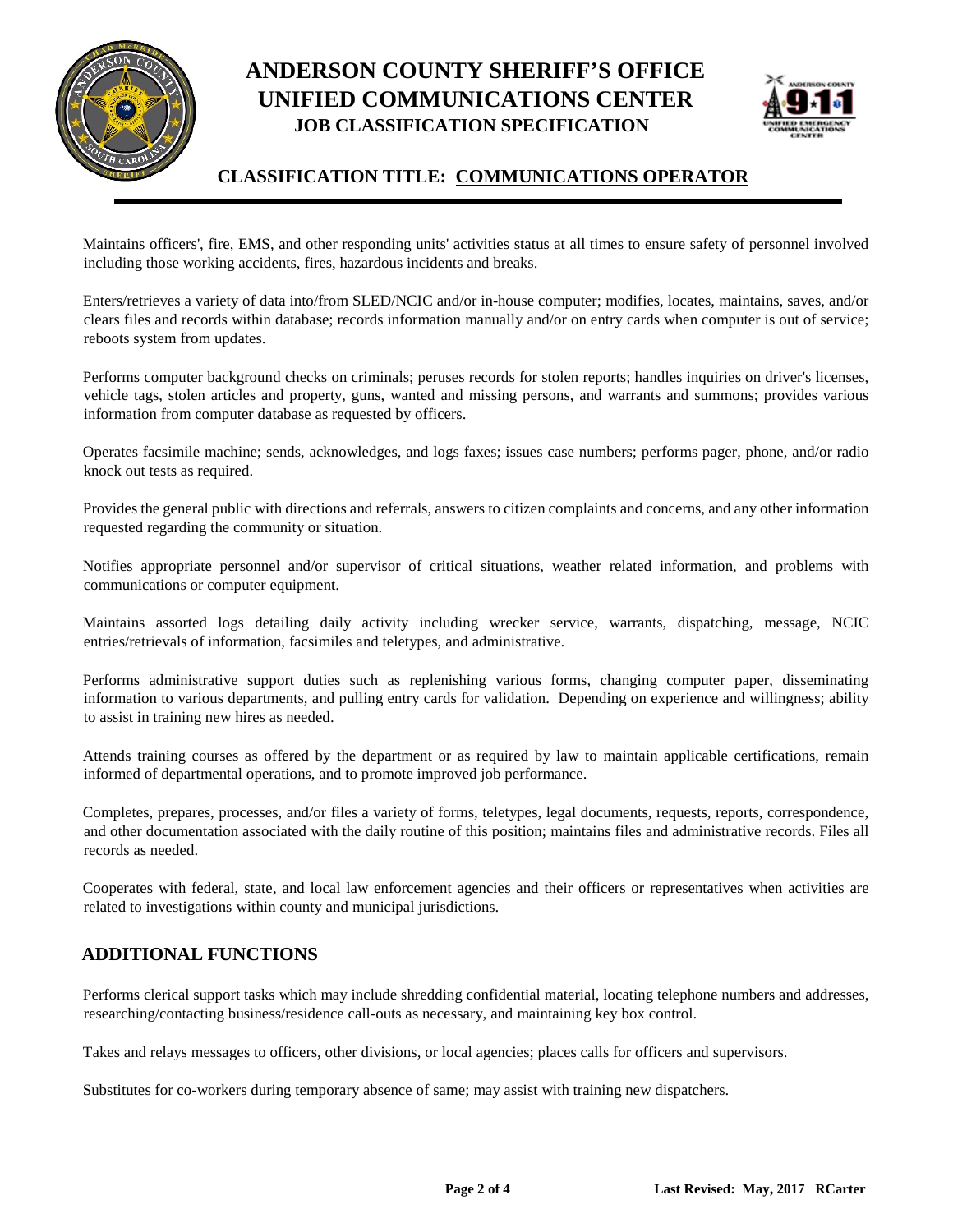



## **CLASSIFICATION TITLE: COMMUNICATIONS OPERATOR**

May be required to regularly work on various shifts, weekends, and/or holidays as deemed necessary.

Performs other related duties as required.

## **MINIMUM QUALIFICATIONS**

High school diploma or GED; supplemented by vocational/technical training in telecommunications preferred; supplemented by little or no previous experience or training; or any equivalent combination of education, training, and experience which provides the requisite knowledge, skills, and abilities for this job.

Must be a US Citizen

Must have a valid Driver's License with no history of suspension

Must pass a background investigation.

Must pass a drug screen.

### **SPECIAL REQUIREMENTS**

Required to obtain SC Basic Telecommunications through the SC Criminal Justice Academy, NCIC certification(s) within 6 months of hire date and maintain valid certification(s) thereafter.

Required to obtain and maintain Emergency Medical Dispatch, Cardiopulmonary Resuscitation (CPR), and First Aid certifications.

Required to attend all mandatory training and obtain all certifications specified through the training program.

### **PERFORMANCE APTITUDES**

**Data Utilization**: Requires the ability to review, classify, categorize, prioritize, and/or analyze data. Includes exercising discretion in determining data classification, and in referencing such analysis to established standards for the purpose of recognizing actual or probable interactive effects and relationships.

**Human Interaction**: Requires the ability to interact with others – at times co workers and supervisors may have different views and personalities. Ability to work side by side, continue to be professional and be supervised and trained by some that your opinions may differ. This interaction at times will be face to face or over radio or telephone with callers and responders.

**Equipment, Machinery, Tools, and Materials Utilization**: Requires the ability to operate, maneuver and/or control the actions of equipment, machinery, tools, and/or materials used in performing essential functions.

**Verbal Aptitude**: Requires the ability to utilize a wide variety of reference, descriptive, and/or advisory data and information.

**Mathematical Aptitude**: Requires the ability to perform addition, subtraction, multiplication, and division.